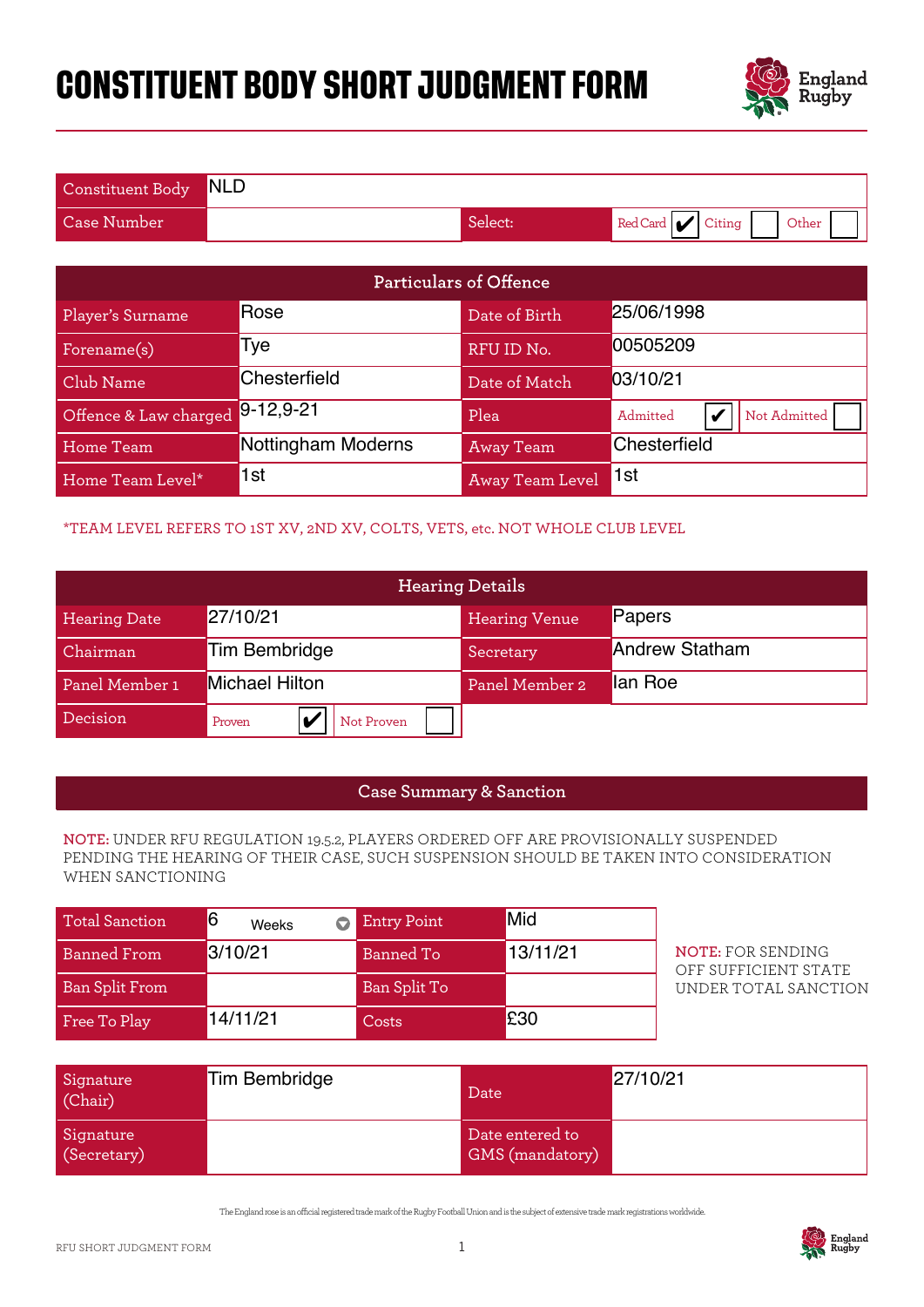|                                                                                                                                                       |                                 | Assessment of Offence (Regulation 19.11.8)                                                                                                                              |  |  |
|-------------------------------------------------------------------------------------------------------------------------------------------------------|---------------------------------|-------------------------------------------------------------------------------------------------------------------------------------------------------------------------|--|--|
| PLEASE TICK APPROPRIATE BOX:                                                                                                                          | Intentional 19.11.8(a)          | Reckless 19.11.8(b)                                                                                                                                                     |  |  |
| Nature of actions 19.11.8(c)                                                                                                                          |                                 | Existence of provocation 19.11.8(d)                                                                                                                                     |  |  |
| Multiple strikes to opponents head                                                                                                                    |                                 | Was grabbed by opponent who mistakenly<br>thought player had pushed him                                                                                                 |  |  |
| Whether player retaliated 19.11.8(e)                                                                                                                  |                                 | Self-defence 19.11.8(f)                                                                                                                                                 |  |  |
| To being held in a "sleeper hold" or headlock                                                                                                         |                                 | one reaction could be classed as self defense<br>but the match referee states "multiple strikes to<br>opponents head"                                                   |  |  |
| Effect on victim $19.11.8(g)$                                                                                                                         |                                 | Effect on match 19.11.8(h)                                                                                                                                              |  |  |
| None specified but was red carded for his<br>involvement in incident                                                                                  |                                 | both teams played the rest of the game 1 man<br>short (50 minutes)                                                                                                      |  |  |
| Vulnerability of victim 19.11.8(i)                                                                                                                    |                                 | Level of participation/premeditation 19.11.8(j)                                                                                                                         |  |  |
| Victim had the player in a headlock / sleeper<br>hold. It can be concluded that the player must<br>have expected some sort of reaction, however<br>po |                                 | Full                                                                                                                                                                    |  |  |
| Conduct completed/attempted 19.11.8(k)                                                                                                                |                                 | Other features of player's conduct 19.11.8(l)                                                                                                                           |  |  |
| Completed                                                                                                                                             |                                 | Player left the pitch and is then alledged to have<br>left the ground completeley. Referee states he<br>did not speak to player further. No apology or<br>remorse seen. |  |  |
| Entry point number                                                                                                                                    |                                 |                                                                                                                                                                         |  |  |
| Top End*                                                                                                                                              | 6 weeks<br>Mid-Range<br>Low End |                                                                                                                                                                         |  |  |

#### **NOTE:** STATE NUMBER OF WEEKS OR MATCHES ENTRY POINT FOR OFFENCE

\*If top end, the Panel should identify an entry point between the top end and the maximum sanction (19.11.9) as set out in Appendix 2

In making the above assessment, the Panel should consider the RFU Practice Note as set out in Appendix 5 to Regulation 19. Significant weight should be given to RFU regulation 19.11.8(a), 19.11.8(h) and 19.11.8(i).

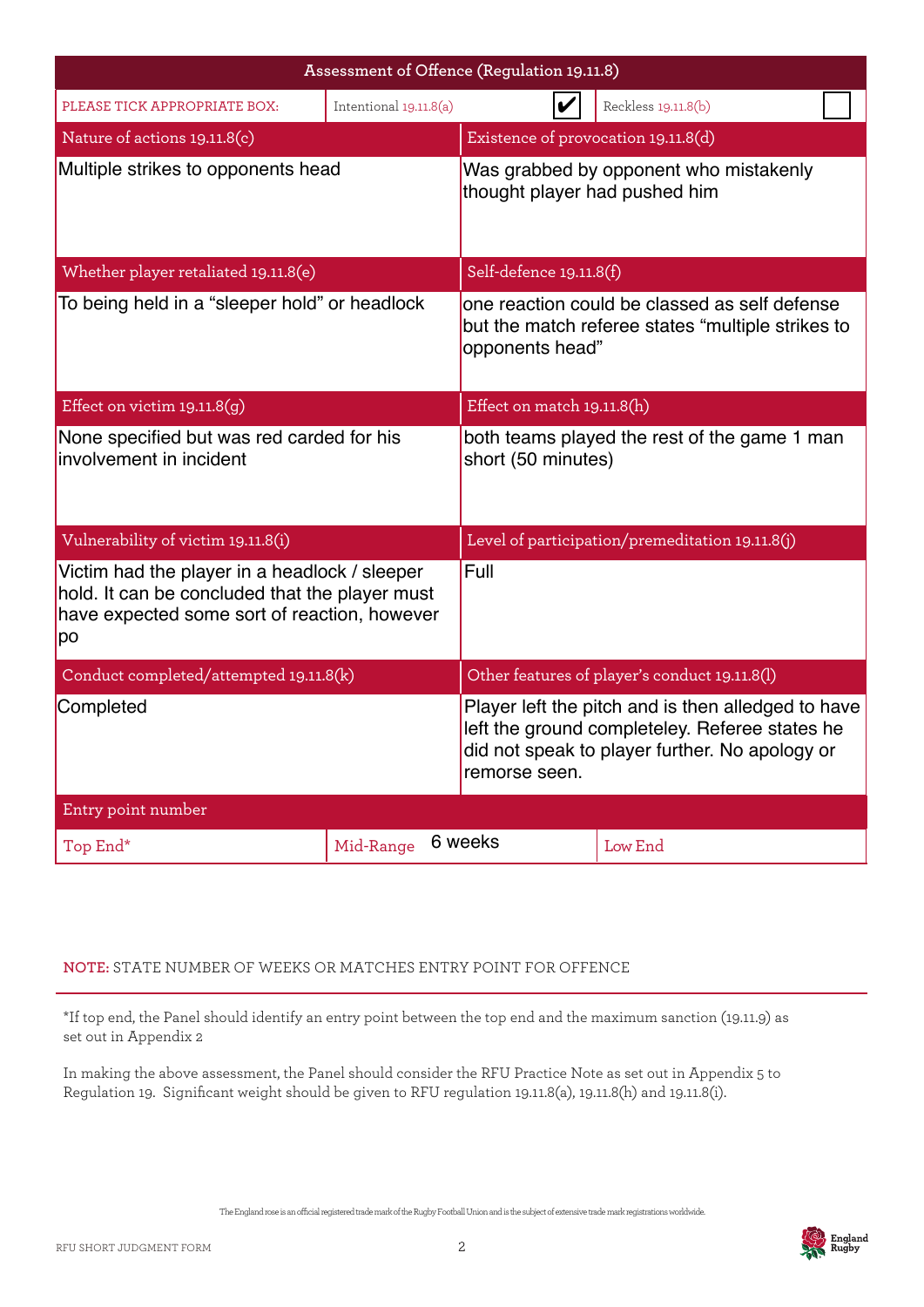#### **Reasons for Entry Point**

range entry point

| World rugby states and foul play resulting in contact with the victims head has a manditory Mid<br>range entry point |                                                                                      |  |
|----------------------------------------------------------------------------------------------------------------------|--------------------------------------------------------------------------------------|--|
| This case also involves multiple blows that being another reason for mid point entry.                                |                                                                                      |  |
|                                                                                                                      |                                                                                      |  |
|                                                                                                                      |                                                                                      |  |
|                                                                                                                      |                                                                                      |  |
|                                                                                                                      |                                                                                      |  |
|                                                                                                                      |                                                                                      |  |
|                                                                                                                      |                                                                                      |  |
|                                                                                                                      | Mitigating Factors (Regulation 19.11.10)                                             |  |
| Acknowledgement of guilt 19.11.11(a)                                                                                 | Player's disciplinary record/good character 19.11.11(b)                              |  |
| Non shown                                                                                                            | No record of any previous also no submitted<br>reference or infomation on character. |  |
|                                                                                                                      |                                                                                      |  |
| Youth & inexperience of player 19.11.11(c)                                                                           | Conduct prior to and at hearing 19.11.11(d)                                          |  |
|                                                                                                                      |                                                                                      |  |
| 23 yo could be experienced or not no records<br>submitted                                                            | Poor, no apology to victim nor referee.                                              |  |
|                                                                                                                      |                                                                                      |  |
|                                                                                                                      |                                                                                      |  |
| Remorse & timing of remorse 19.11.11(e)                                                                              | Other off-field mitigation 19.11.11(f)                                               |  |
| Non                                                                                                                  | Non                                                                                  |  |
|                                                                                                                      |                                                                                      |  |
|                                                                                                                      |                                                                                      |  |
|                                                                                                                      |                                                                                      |  |
|                                                                                                                      |                                                                                      |  |
|                                                                                                                      |                                                                                      |  |
|                                                                                                                      |                                                                                      |  |
|                                                                                                                      |                                                                                      |  |

| Number of weeks deducted: 0 |  |
|-----------------------------|--|
|-----------------------------|--|

**NOTE:** SUBJECT TO REGULATION 19.11.13, A DISCIPLINARY PANEL CANNOT APPLY A GREATER REDUCTION THAN 50% OF THE RELEVANT ENTRY POINT SUSPENSION

The England rose is an ocial registered trade mark of the Rugby Football Union and is the subject of extensive trade mark registrations worldwide.